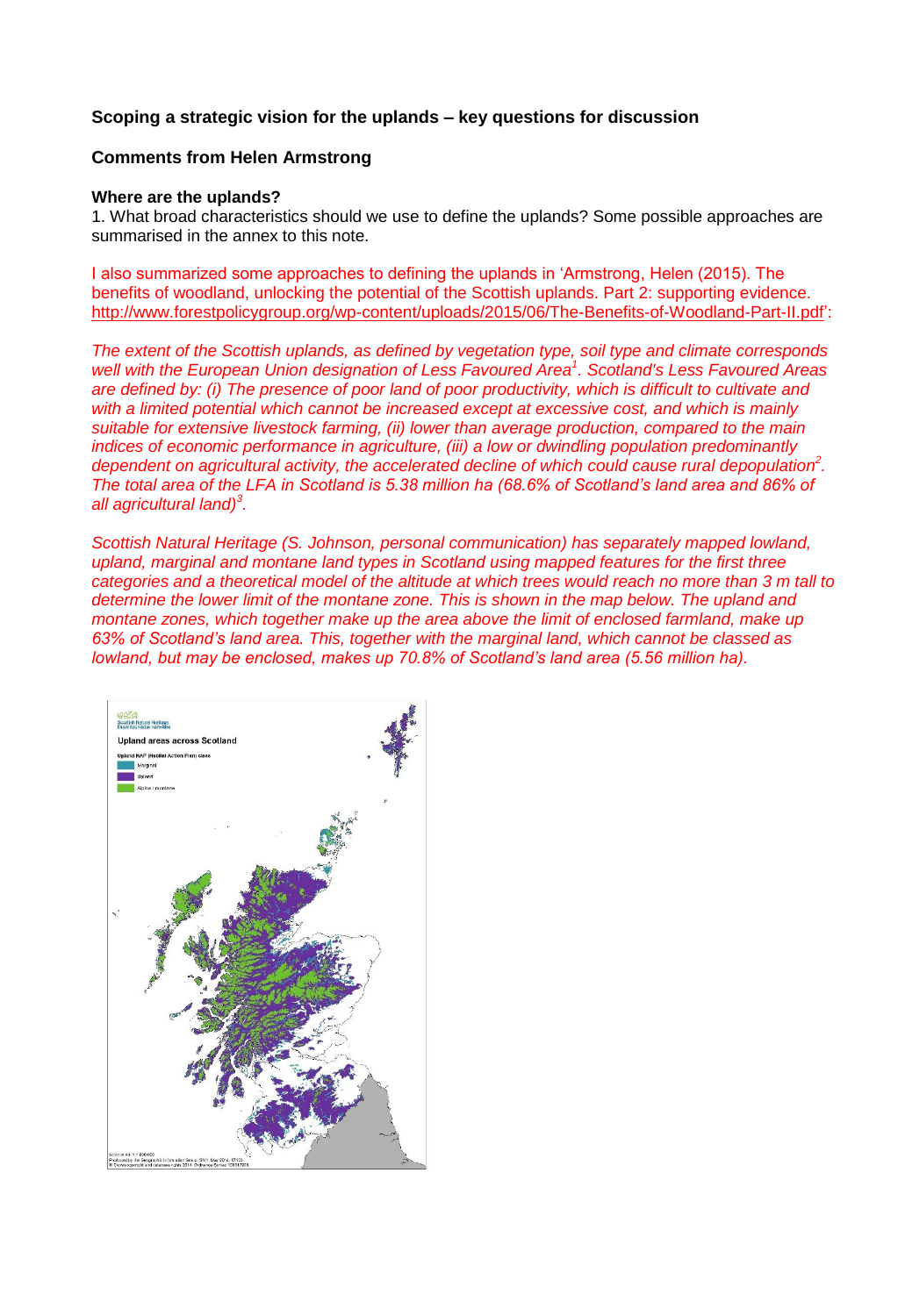- *1 Bunce, R. G. H. (1987). The extent and composition of upland areas in Great Britain. In ITE Symposium Agriculture and conservation in the hills and uplands (Eds M. Bell & R. G. H Bunce), 19-21. NERC/ITE.*
- <span id="page-1-0"></span>*2 UK Government. Less Favoured Areas. [http://data.gov.uk/dataset/less-favoured-areas.](http://data.gov.uk/dataset/less-favoured-areas) (Last accessed 25/05/15).*
- <span id="page-1-1"></span>*3 Scottish Government. Economic report on Scottish agriculture 2013. <http://www.scotland.gov.uk/Publications/2013/06/5219/3> (Last accessed 16/06/14)*

I suspect that there isn't much difference between the different ways of defining the uplands but using vegetation type, soil type and climate rather than the more economic definition of the LFA will mean that the boundary won't change as economic circumstances change. I think that there is a good argument for including marginal land in the definition since this is often part of the same management system as the land above enclosure.

## **What benefits do the uplands provide to Scotland?**

2. What are the key social, economic and environmental benefits that the uplands provide for Scotland?

Currently the uplands provide some local employment e.g. of game keepers, gillies, sheep farmers, foresters. Although the numbers are relatively small, the people currently working in the uplands possess a knowledge of the land and of rural skills that are otherwise largely missing in Scotland. Currently the uplands provide far less in the way of environmental services (in terms of ecosystem services, biological productivity or biodiversity) than they have the potential to provide.

3. How can upland land use help to prevent or reduce the impacts of climate change? The expansion of woodland /scrub in the uplands would increase carbon capture and storage. Not only would carbon be stored in the woody material (both above and below ground) but carbon storage in the soil would also be increased. Increased woodland /scrub would also help to reduce the chance of downstream flooding, the chances of which are projected to increase due to climate change, by slowing the flow of water through the soil and into the river system. It would also reduce erosion and siltation thereby improving water quality for both humans and fish life.

#### **What should an upland vision include?**

4. A strategic vision could inform decisions about the balance between different land uses in different parts of the uplands. What are the key choices that an upland vision should address, and why?

The key choices that an upland vision should address are between the maintenance of the currently predominant land uses i.e. sheep farming, sport shooting of grouse and /or deer and monoculture forestry using exotic conifers (largely Sitka spruce) and a change towards a more integrated, environmentally friendly and diverse way of using land that would supply multiple outputs, enhance the productivity of the uplands and potentially support a wide range of local rural businesses. Current land uses prevent the restoration of, and also further degrade, the productivity of the uplands. These land uses benefit a few, largely wealthy, land owners and a relatively small number of their employees /tenants. Although they provide some public benefits in terms of recreation, the maintenance of the uplands in a degraded state (and their increased degradation) means that their biological productivity is low and they do not provide the range, and degree, of ecosystem services that a more wooded landscape would provide. (see 'Armstrong, Helen & Forest Policy Group (2015). The benefits of woodland, unlocking the potential of the Scottish uplands. Part 1: overview' and <http://www.forestpolicygroup.org/wp-content/uploads/2015/05/The-Benefits-of-Woodland-Part-I.pdf> 'Armstrong, Helen (2015). The benefits of woodland, unlocking the potential of the Scottish uplands. Part 2: supporting evidence. [http://www.forestpolicygroup.org/wp-content/uploads/2015/06/The-](http://www.forestpolicygroup.org/wp-content/uploads/2015/06/The-Benefits-of-Woodland-Part-II.pdf)[Benefits-of-Woodland-Part-II.pdf\)](http://www.forestpolicygroup.org/wp-content/uploads/2015/06/The-Benefits-of-Woodland-Part-II.pdf).

5. Are there any other topics or issues that should be included in an upland vision, and if so why? I think it is important that an upland vision does not limit itself to what might be economically achievable within the current economic environment. Large amounts of money are currently paid in subsidies and grants to upland land owners and tenants. Through changes in the targeting of these subsidies and grants, together with changes in the legislation regarding deer management (see